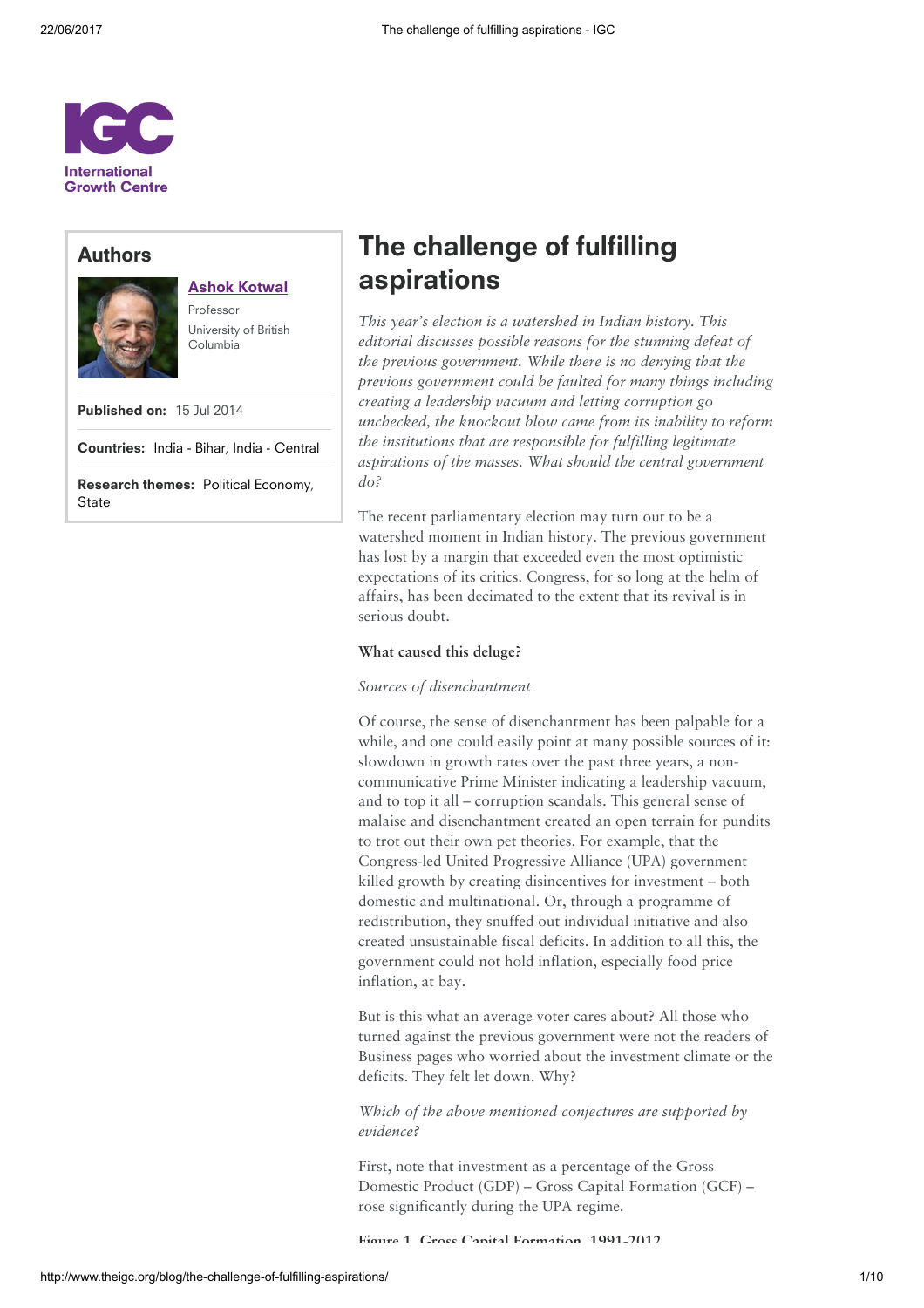Figure 1. Gross Capital Formation, 1991-2012



And, so did Foreign Direct Investment (FDI) except for the crisis years of 2007-2008 and the slowdown years of 2011- 2013.

Figure 2. FDI inflows, 2000-2013



Were the voters spooked by the specter of macroeconomic profligacy? It does not seem so if we take a look at what happened to fiscal deficit and public debt. Except for the years of financial crisis (2007-2008) when the government had to borrow for the purpose of giving a much-needed stimulus, the fiscal deficit has not been out of control.





Source: Ghatak, Ghosh and Kotwal (2014); based on RBI data

Figure 3b. Public Debt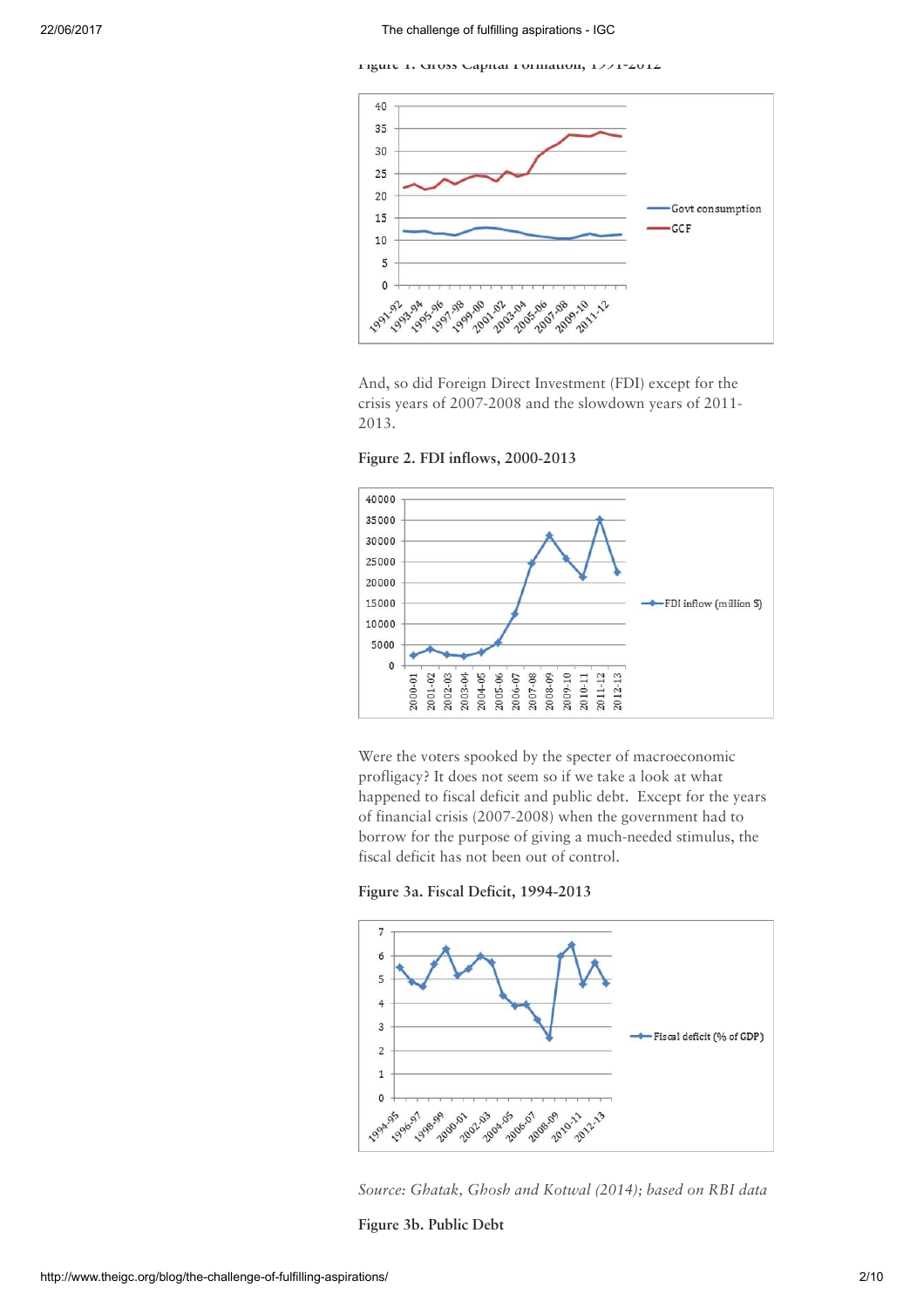

Source: Ghatak, Ghosh and Kotwal (2014); based on World Bank data.

Most importantly, as Figures 4 and 5 below indicate, for 7 out of 10 years, the average growth rate of GDP has been higher than ever before (for a comparable span of time) and it compares favourably with that of the rest of the world during the same period. When the financial crisis hit the US and Europe in 2007-08, the growth in India slowed down but made a quick recovery. During the last three years, the growth in the whole world slowed down but admittedly Indian growth slid down more precipitously.





Source: RBI

Figure 5. Annual growth rates of India vis-à-vis China and the world, 1998-2013



Thus, the claims that the electoral disaster for the previous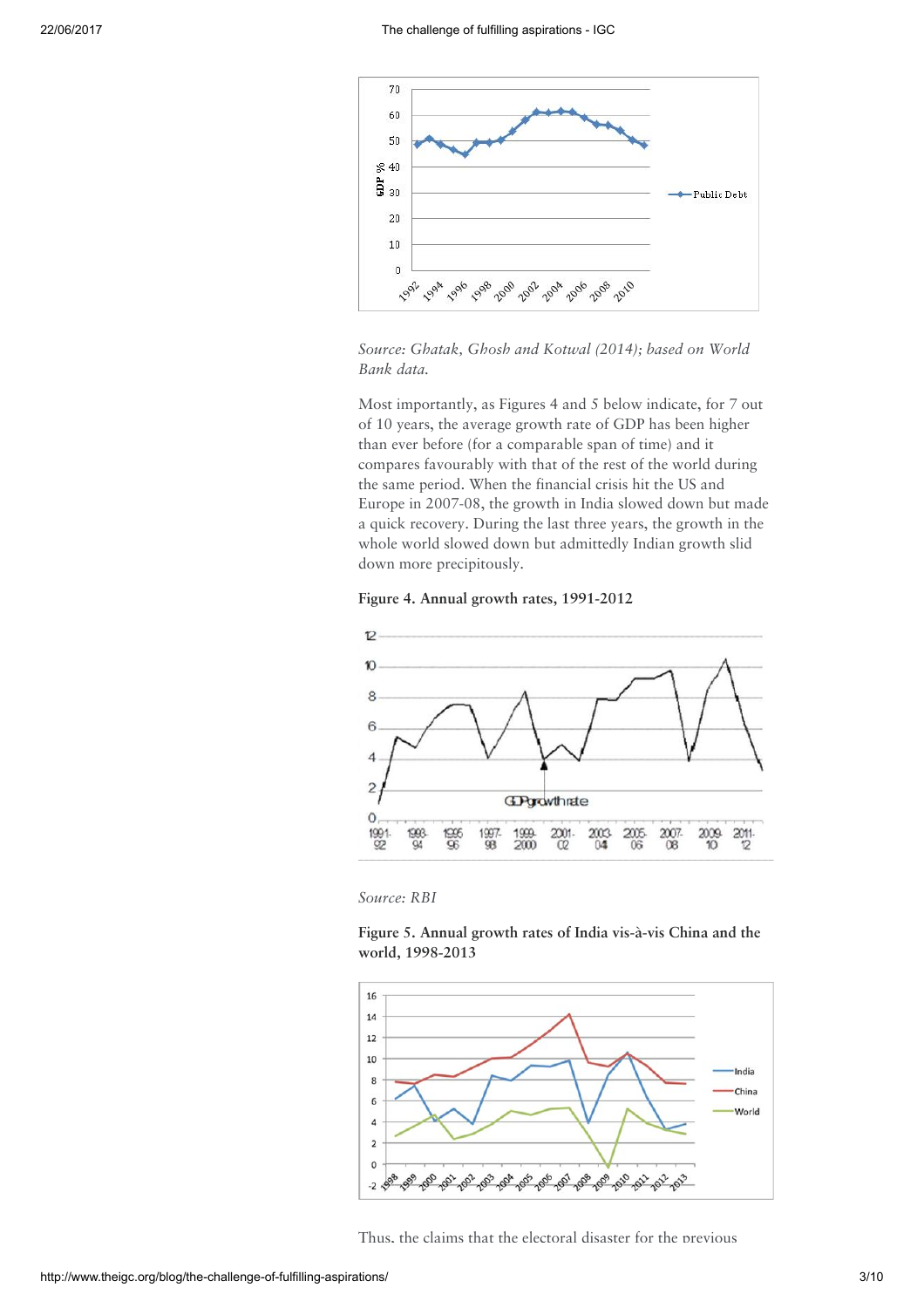Thus, the claims that the electoral disaster for the previous government was brought about by a weak growth performance induced by low rates of investment and fiscal profligacy are thus not supported by the evidence on the actual outcomes of the economy. The exception is the last three years during which the growth rate fell as it did in the world as a whole. And the growth slowdown surely played a role especially because the media targeted it as a clear manifestation of the failure of the government's economic policy.

In any case, a slowdown of the growth rate can only affect the electoral behaviour of an average voter provided he or she is directly affected by it. Given that a vast majority of Indian voters are under twice the poverty line, their preferences would depend to a significant level by what happened to the head count ratio. However, poverty was declining somewhat faster during the UPA regimes than what they had experienced in the past (See Figure 6 below). In fact, during the years of precipitous growth decline (2010-2012), poverty decline was the fastest due to the enormous rise in demand for unskilled workers in the construction sector despite the growth slowdown.





Note that 'Z' and '2Z' indicate the poverty line and twice the poverty line and their intersection with the cumulative distribution lines corresponding to the successive NSS years give the percentage of the population under the two poverty lines respectively.

However, I believe that the growth slowdown rankled the urban elite much more than the masses that voted against the previous government. Most voters react to their own perceptions of how the government policies are affecting their lives and not to the numbers that appear in the business pages of newspapers. As mentioned before, the growth slowdown during the last three years did not slowdown the decline in the poverty numbers and a majority of voters are poor.

## What then explains the electoral rout?

Inflation certainly has a valid claim. Yet, note that real incomes were growing during this period and poverty numbers based on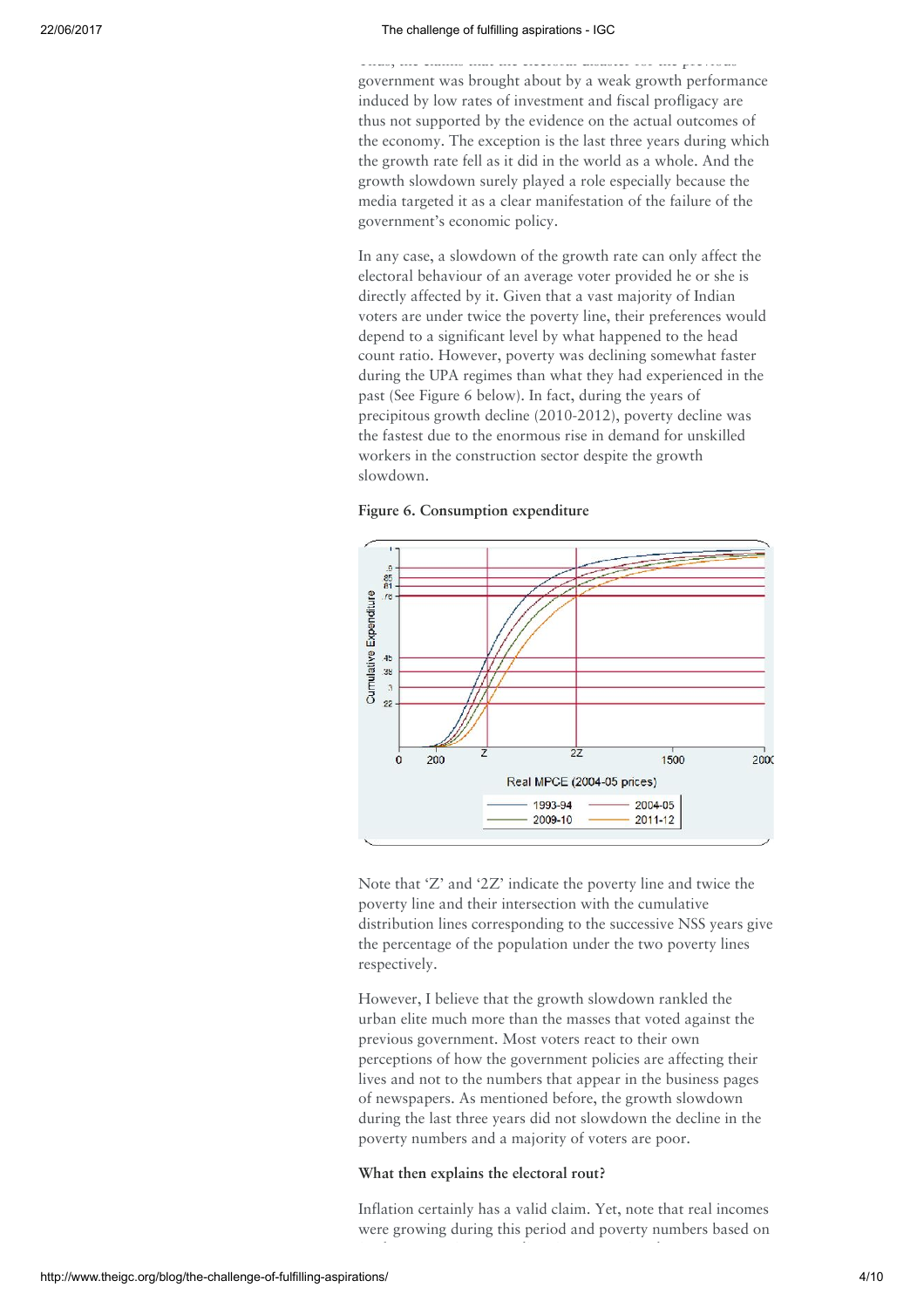(real consumption expenditure) were coming down.





Source: Ghatak, Ghosh and Kotwal (2014); based on RBI data

#### Dysfunctional institutions as long-run poverty traps

Note that growth is invariably accompanied by a decline in the percentage of population under the poverty line. However, this does not necessarily translate into a developmental transformation whereby the next generation gets catapulted onto a more productive activity, and therefore into a more secure and better life than their parents'. That can only happen if the public institutions that enable such transformation function effectively.

During a period of sustained growth, as over the last twenty years in India, people become hopeful. Families that for generations had remained in low-productivity activities start dreaming of brighter futures for their children. This is especially so when people belonging to the same class are getting breaks and climbing out of poverty, "Why can't my kids get a salaried job in the city when his could?" But if the growth in opportunities is not keeping pace with a visible rise in the consumption levels all around you, such dreams are shattered and resentment grows. The anger born out of frustration gets directed towards the government in power and the anger is intensified when corruption scandals break out one after another.

I believe that this is one of the main reasons for the electoral rout of the last government. The generation that had experienced stagnant incomes had begun to hope that at last the country was on the move and their children would get education and secure salaried jobs. They could witness some people reaping such opportunities. But the hopes of many were frustrated, as the public system of education remained dysfunctional. Public healthcare fared even worse. Their hard earned money had to be spent on private schools and tuitions and private healthcare. The window of opportunity was open for just a fraction of the aspirants.

It was not as if the UPA government was totally unaware of the simmering resentment. There was a spate of well-intended legislation aimed at the poor. But partly due to bad design and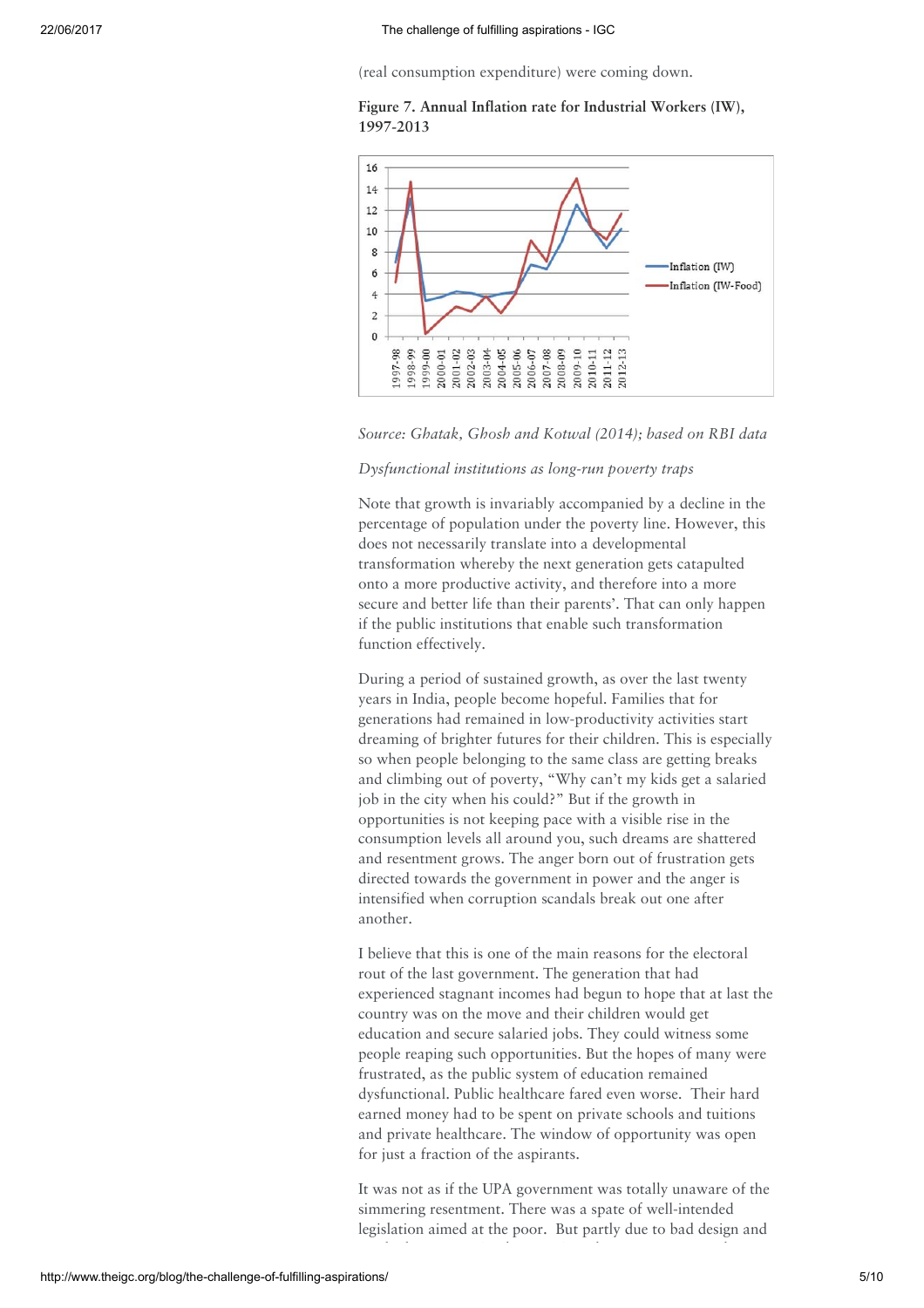## 22/06/2017 The challenge of fulfilling aspirations - IGC

partly due to poor implementation, the attempt to woo the poor flopped. In fact, it may have made matters worse by promising much but delivering little. Right to Education did little to improve the quality of public education. The Public Distribution System (PDS), through which the Food Security Act is supposed to be implemented, is leaky and corrupt, and so is the Mahatma Gandhi National Rural Employment Guarantee Act (MNREGA). Public Health Clinics are dysfunctional beyond belief. Panchayats have proved to be ineffectual in creating local infrastructure that could have enabled the poor to realise their aspirations.

Thus, though the poverty declined in absolute terms, the institutions that could have enabled the poor to climb out of poverty permanently have been ineffective. When a part of the population was experiencing massive increases in their standard of living, a majority of Indians was left to contemplate the prospect of never being able to transform their lives and to climb out of poverty permanently. The main reason for this long-run poverty trap was government failure to improve the institutions that spur development.

## How exactly do institutions impinge on the process of development?

Though India now has the status of an emerging economy, 90% of its labour force still toils in the informal sector that is characterised by low level of technology and skills, and therefore, low level of productivity. It is evident that the high rates of growth achieved by India have been mostly due to the formal sector growth that in turn was based on technology transfer from developed countries.

The process of development proceeds along two channels: (1) by improving the productivity of the informal sector, and (2) by transferring labour from the informal to the formal sector of the economy. Neither of the two channels can work well without properly functioning institutions. Why so?

Note that productivity is low in the informal sector because it does not have access to good infrastructure (example, good roads, power, credit and information) as well as to skills. Such access is very much based on institutions of local governance such as panchayats. Similarly, the movement of labour from the informal to the formal sector depends on the skill level of workers. Without a minimum skill level, they could not be employed with a high level of technology, and it is the educational system that transforms unskilled labour into skilled labour. That system is clearly failing in its mission, judging from the Annual Status of Education Report (ASER) that evaluates the quality of education across the country. The ASER data (Figures 8a and 8b below) shows that the quality of education, measured by the simple metrics of (i) the percentage of children in higher classes who can read a standard II text, and (ii) the percentage of children who can do simple division in classes 4th through 8th, has deteriorated. The demographic dividend that India is supposed to enjoy will amount to nothing given the state of Indian education.

Figure 8a. Quality of school education (2009, 2011 and 2013)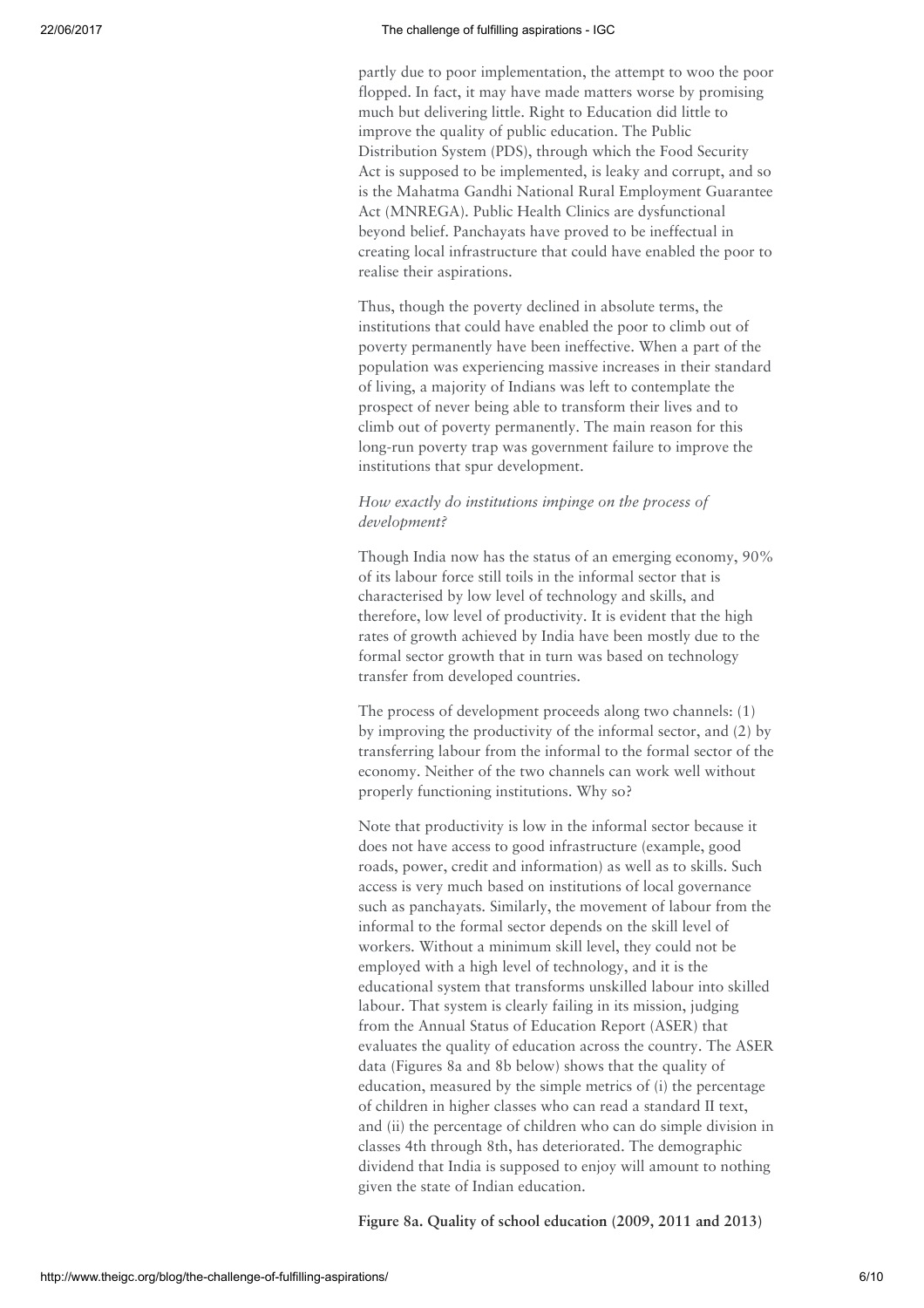







## Source: ASER

Improving the system of public education, however, is an uphill task. Education, first of all, is a state subject; the central government can pass laws but the implementation will always be in the hands of the states. This is why we see so much variation in the quality of education across states. It is the responsibility of panchayats to build schools and to hold teachers accountable. If the local governance at the Panchayat level is not satisfactory, the problem will remain unsolved. What is true of education is equally true of public healthcare, local infrastructure and other things that have the potential of enabling the poor to escape out of the poverty trap for good. What is needed is an improvement in the institutional performance at all levels and that is more easily said than done.

## Difficulties in improving the institutional performance

What we mean by institutional performance is nothing other than the behaviour of the officials and workers associated with the particular institution. For example, schools and clinics will not function well if teachers and health workers do not show up very often or do not work diligently. It depends partly on the incentives built into the design of the institution (if such behaviour is monitored and used in the determination of their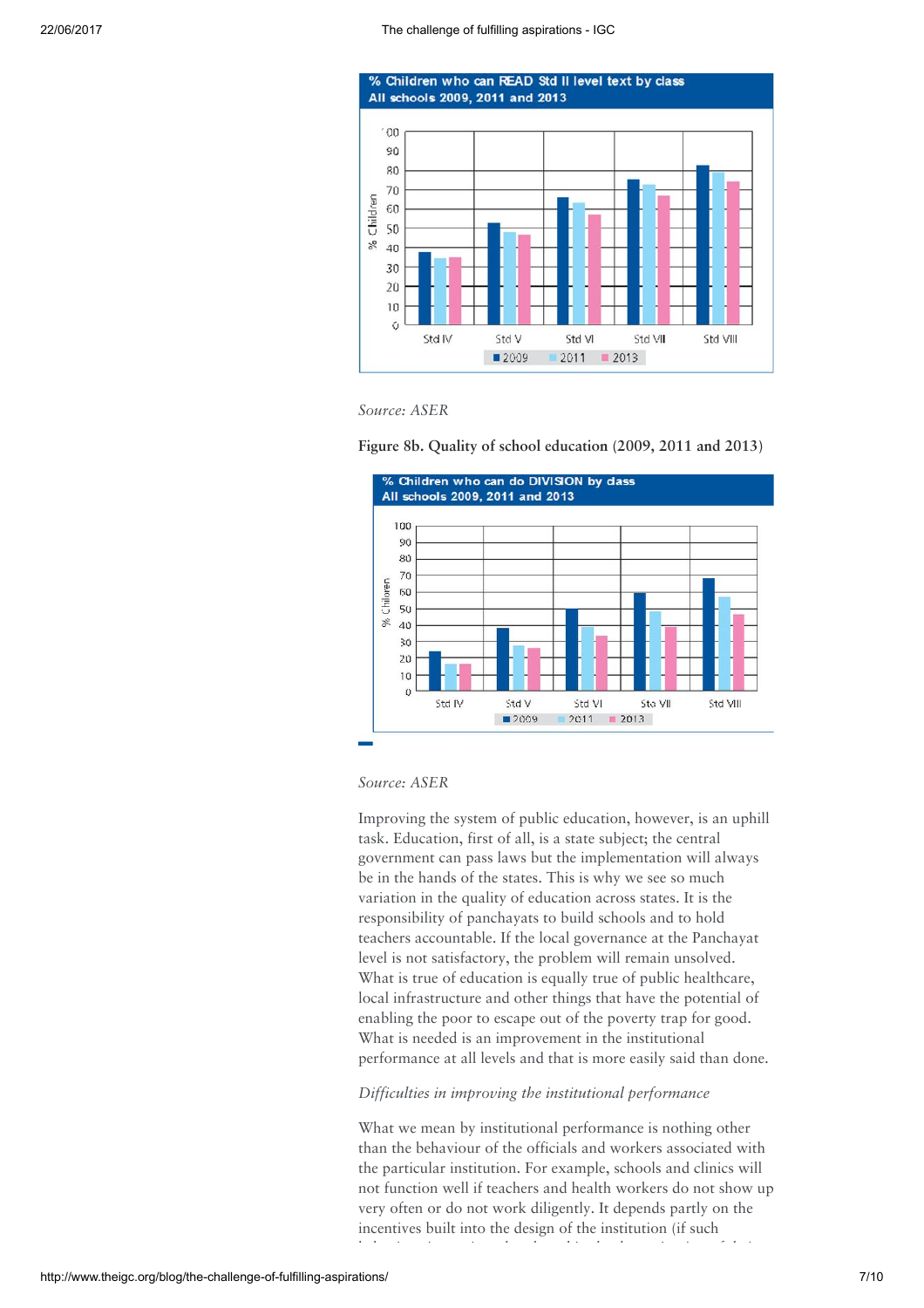## 22/06/2017 The challenge of fulfilling aspirations - IGC

behaviour is monitored and used in the determination of their incomes), and partly on the social norms prevalent in the culture (whether there is a stigma attached to irresponsible behaviour). These social norms in turn are shaped by the history and geography of the place. Thus, a significant determinant of institutional performance lies outside any quick policy fix today. Social norms can change in response to a change in the incentive structure but it takes time. This is what makes improving institutional performance a big challenge.

Often, even well-designed institutions perform badly. The 73rd amendment in 1992 was intended to devolve power down to local levels to make the allocation of government resources more aligned with local preferences, and the government more accountable to the people it serves. Officials at all three levels of the Panchayat are elected through a democratic process. One can hardly find fault with the design of this set of institutions. Even elections take place as ordained and the voter turnout is impressive.

By design and in operation, these institutions – vital for development – should serve the interests of the majority. But in many states, they do not, and the reason is that despite the democratic design, the local elite can easily manipulate these institutions to their own advantage. Even centrally allocated funds do not get used for their intended purpose. The demand for MNREGA works gets suppressed. Public goods that would benefit the poor do not get built, if any of this would increase the wages of the local labour at the expense of the local elites (Anderson, Francois and Kotwal 2014).

The local elites are in a position to do so because the local population is still dependent on them for warding off consumption contingencies when other channels such as access to formal credit are conspicuous by its absence. As long as people are living at subsistence with a contingency such as bad weather or a family illness lurking around the corner, this dependence will continue. If the incomes increase sufficiently so that people can depend on their own savings, the dependence will go down. Similarly, if the development process creates alternate sources of credit, the dependence will go down. The catch-22 here is that, partly, the process of development that would break the stranglehold of the elite is itself under their control.

Improving the institutional performance, therefore, means unveiling reforms that would change the ethos of the whole country. This is no easy task.

#### But does this mean that the central government can do nothing?

Modi has fought and won the election with the slogan of 'Good Governance'. It is a short form for 'improvement in institutional performance'. I have argued above that it is a promise hard to fulfill and yet it is exactly what the electorate wants. What can the Modi government do?

The ethical standards observed by local government officials could hardly be independent of those followed by the higherlevel officials such as cabinet ministers and the upper echelons of the Indian Administrative Service (IAS). A code of conduct